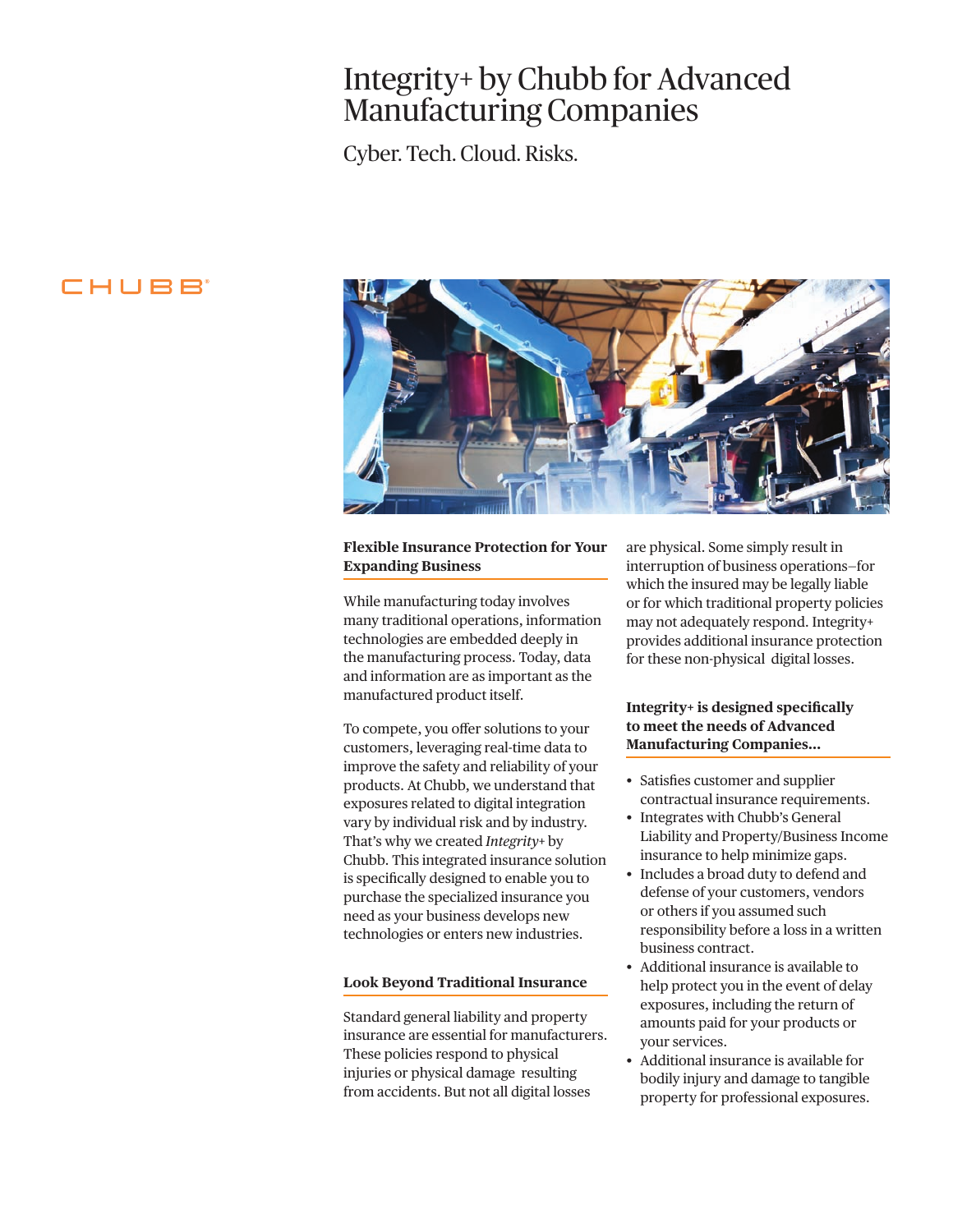#### **Integrity+ by Chubb: An Integrated Financial Risk Solution**

*Integrity+* provides insurance to help protect and preserve manufacturing companies' most important relationships—with customers, vendors, employees, sub-contractors and shareholders.

With *Integrity+*, you can select from among four integrated Coverages. Each is designed to work on a stand-alone basis or together—to create solutions customized for your business needs:

| Insurance coverage part                                                                                                                | Claimant                                             | Offers insurance coverage for:                                                                                                                                                                                                                           |
|----------------------------------------------------------------------------------------------------------------------------------------|------------------------------------------------------|----------------------------------------------------------------------------------------------------------------------------------------------------------------------------------------------------------------------------------------------------------|
| Errors and Omissions<br>Liability                                                                                                      | Insured's<br>customer                                | Financial injury due to an actual or alleged<br>product or service defect or contract<br>performance failure.                                                                                                                                            |
| Destructive<br>Programming Liability                                                                                                   | Third parties<br>other than<br>insured's<br>customer | Damages and claimants costs sustained<br>by a third party resulting from destructive<br>programming from an actual or suspected<br>failure to perform your obligations under a<br>written contract that authorizes you to use<br>a third party's system. |
| <b>Cyber Liability</b>                                                                                                                 | Third parties<br>other than<br>insured's<br>customer | Damages and claimant costs sustained by a<br>third party (other than your customer) for<br>injury caused by unauthorized access or use<br>of software, data or other information in<br>electronic form.                                                  |
| Disclosure of<br>Confidential<br>Information,<br><b>Intellectual Property</b><br>(IP) Infringement,<br>and Reputation<br>Disparagement | Third parties<br>other than<br>insured's<br>customer | Damages and claimant costs sustained by<br>a third party (other than your customer)<br>resulting from actual or suspected<br>disclosure of confidential information,<br>intellectual property infringement, or<br>reputation disparagement.              |

*Integrity+* includes a variety of First Party Additional Coverages for the following expenses incurred in connection with an actual or suspected privacy data breach:

- Privacy Notification
- Forensics
- Remediation and Crisis Management
- Investigation and Defense of Regulatory Actions

These Additional Coverages are included in a Blanket Limit of Insurance that gives you the flexibility to apportion your insurance dollars to where you need them most at the time of loss. Additional limits can also be purchased.

*Integrity+* also offers an array of Other First Party Additional Coverages with separate first party limits of insurance for:

- Cyber-Threat
- Cyber-Reward
- • Fines and Penalties
- • Confidential Information Breach
- Impairment of Computer Services (business income, extra expense and data recovery costs)